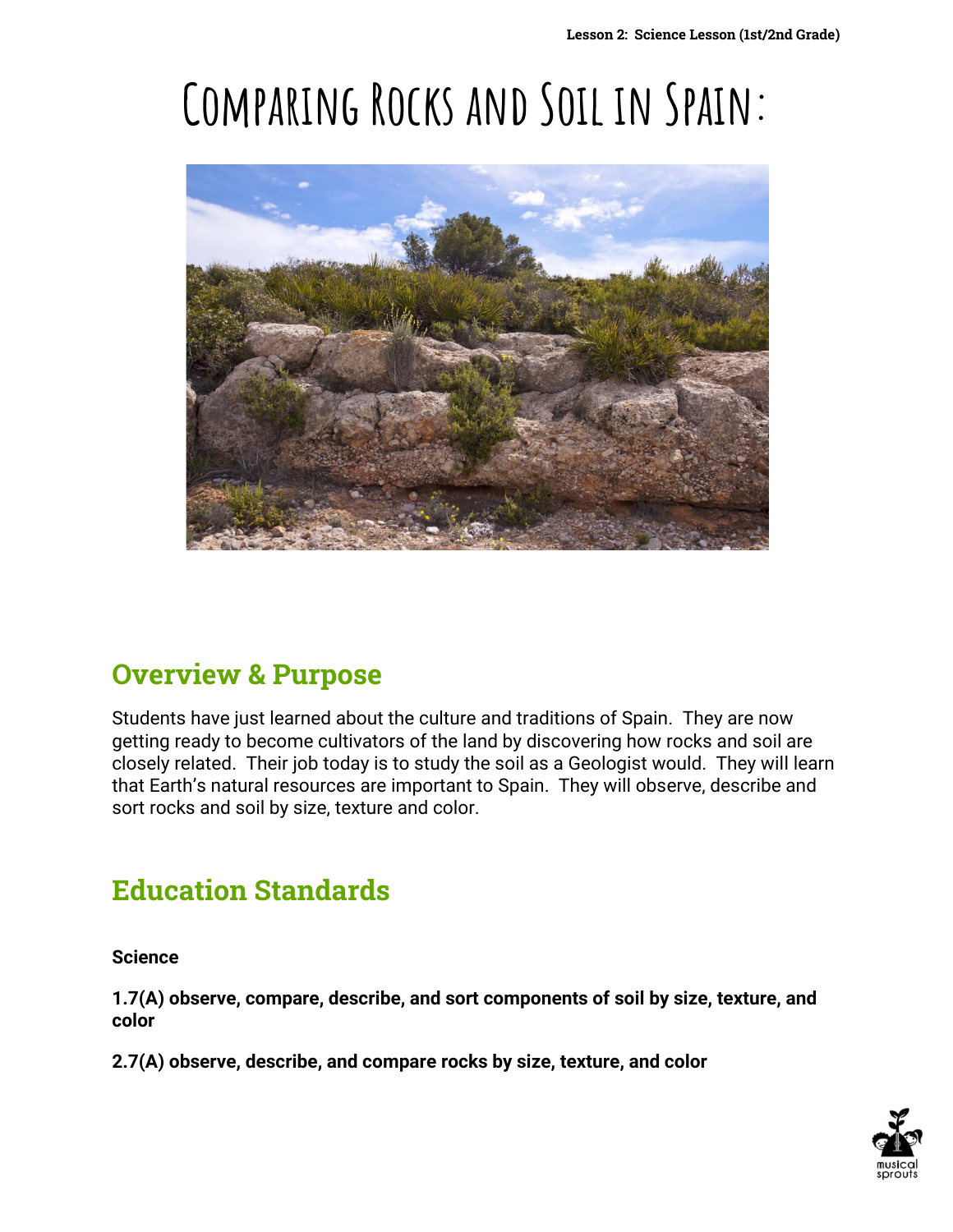### **Materials Needed**

- 1 rock (per partner)
- 1 hand lens (per partner)
- Safety glasses or goggles
- small pebbles
- types of soil: sand, silt, clay
- 3 bottles of water/caps included
- Rock and Soil Comparison Sheet
- Particle Size Demonstration Sheet (whole group)
- Vocabulary Cards
- Paper plates
- funnel/spoon
- [All About Soil Video](https://youtu.be/I3A7OnTLSM8?list=LLVvVo6777lYoRGBL9vksdVw)

#### **Vocabulary**

Soil- made over a long period of time with weathered rocks and decayed plants and animals

Humus- remains of dead plants and animals

Silt- made of a material the size between sand and soil

Sandy Soil- made of larger, gritty particles that don't stick together well

Clay Soil- made of smaller particles that are tightly packed together

### **Student Objectives**

- 1. Students will demonstrate the ability to identify, sort, and describe the different types of soil
- 2. Students will be able to compare/contrast 4 different types of soil
- 3. Students will learn the relationship between soil and rocks
- 4. Students will create a soil demonstration to explore the size of particles